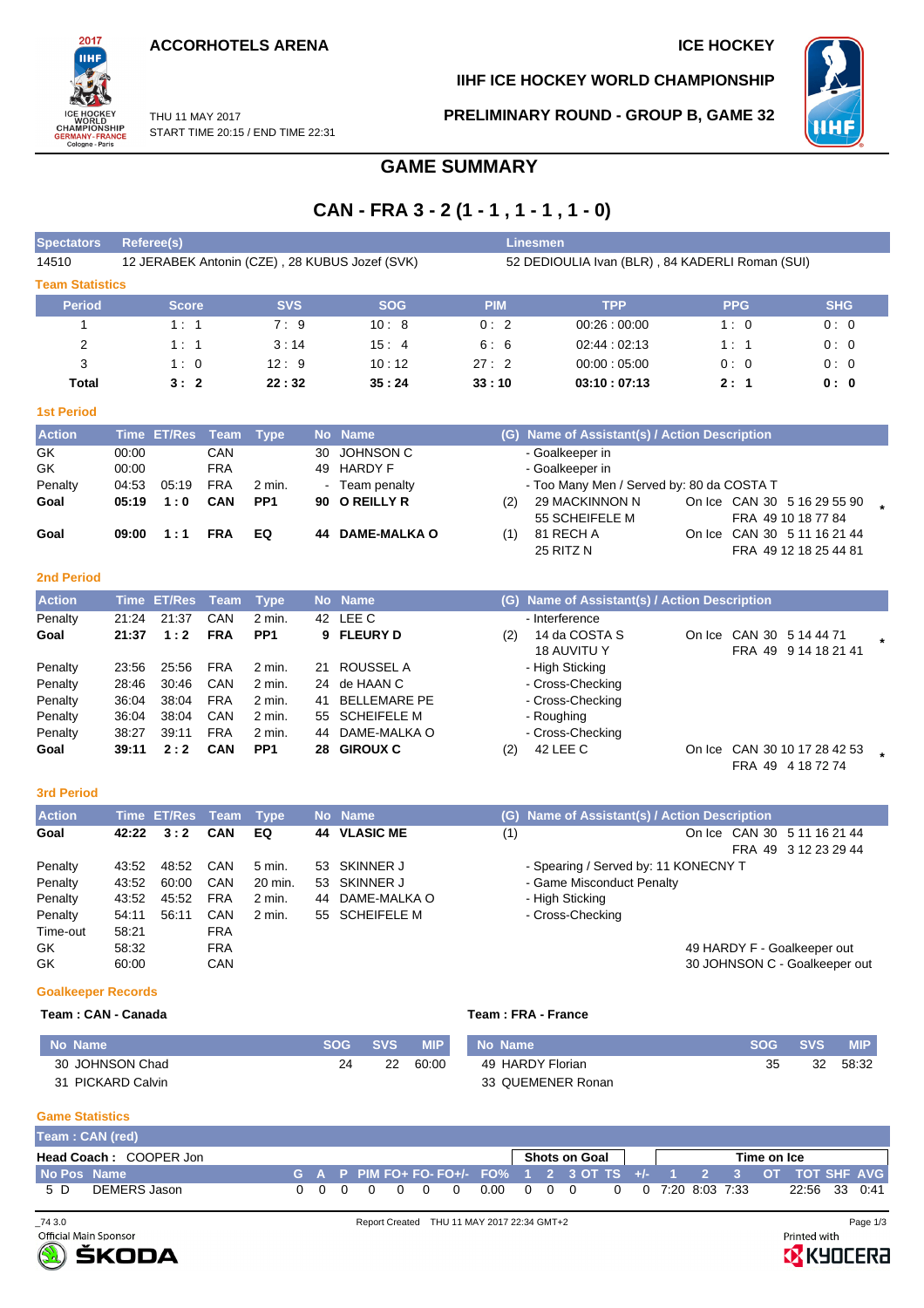### **ACCORHOTELS ARENA ICE HOCKEY**



**IIHF ICE HOCKEY WORLD CHAMPIONSHIP**

**PRELIMINARY ROUND - GROUP B, GAME 32**



START TIME 20:15 / END TIME 22:31

THU 11 MAY 2017

|               | Head Coach: COOPER Jon |    |              |          |             |                |          |                   |       |          |                | <b>Shots on Goal</b> |                |          | Time on Ice |                |                |           |       |    |                    |
|---------------|------------------------|----|--------------|----------|-------------|----------------|----------|-------------------|-------|----------|----------------|----------------------|----------------|----------|-------------|----------------|----------------|-----------|-------|----|--------------------|
| <b>No Pos</b> | <b>Name</b>            | G. | $\mathbf{A}$ | P.       |             |                |          | PIM FO+ FO- FO+/- | FO%   |          | $\overline{2}$ |                      | $3$ OT TS      | $+/-$    |             | $\overline{2}$ | 3              | <b>OT</b> |       |    | <b>TOT SHF AVG</b> |
| 9 F           | <b>DUCHENE Matt</b>    | 0  | $\mathbf 0$  | $\Omega$ | $\Omega$    | 0              |          | -1                | 0.00  | 0        | $\mathbf{0}$   | $\Omega$             | 0              | $\Omega$ |             | 5:34 2:40 3:31 |                |           | 11:45 | 14 | 0:50               |
| 44 D          | VLASIC Marc-Edouard +A | 1  | 0            | 1        | 0           | 0              | 0        | $\Omega$          | 0.00  | 0        |                |                      | $\overline{2}$ | $\Omega$ |             | 6:06 7:52 8:37 |                |           | 22:35 | 32 | 0:42               |
| 55 F          | <b>SCHEIFELE Mark</b>  | 0  | 1            | 1        | 4           | 0              | 0        | 0                 | 0.00  | 1        | 1              |                      | 3              | 0        |             |                | 5:36 5:41 3:42 |           | 14:59 | 24 | 0:37               |
| 90 F          | O REILLY Ryan +A (BP)  | 1  | 0            | 1        | 0           | 8              | 6        | 2                 | 57.14 | 4        | 0              | $\Omega$             | 4              | 0        |             | 5:30 5:57 6:01 |                |           | 17:28 | 26 | 0:40               |
| 24 D          | de HAAN Calvin         | 0  | 0            | 0        | 2           | 0              | 0        | 0                 | 0.00  |          | 3              | 0                    | 4              | 0        |             |                | 6:51 3:30 7:45 |           | 18:06 | 25 | 0:43               |
| 28 F          | GIROUX Claude +C       |    | 0            | 1        | 0           | $\overline{7}$ | 7        | 0                 | 50.00 | 0        | 2              | 1                    | 3              | 0        |             |                | 4:29 5:43 3:39 |           | 13:51 | 18 | 0:46               |
| 29 F          | <b>MACKINNON Nate</b>  | 0  |              |          | $\Omega$    | 0              | 2        | $-2$              | 0.00  | 1        | 0              | 0                    | 1              | 0        |             |                | 4:59 4:34 3:32 |           | 13:05 | 21 | 0:37               |
| 42 D          | <b>LEE Chris</b>       | 0  |              | 1        | 2           | 0              | $\Omega$ | $\Omega$          | 0.00  | 0        | 3              | 1                    | 4              | 0        |             |                | 6:45 7:00 6:22 |           | 20:07 | 27 | 0:44               |
| 53 F          | <b>SKINNER Jeff</b>    | 0  | 0            | 0        | 25          | 0              | $\Omega$ | $\Omega$          | 0.00  | 1        | $\Omega$       |                      | 2              | 0        |             | 4:55 2:16 1:21 |                |           | 8:32  | 12 | 0:42               |
| 7 D           | <b>MORRISSEY Josh</b>  | 0  | 0            | 0        | 0           | 0              | 0        | 0                 | 0.00  | 0        | 0              |                      | 1              | 0        |             | 5:57 4:04 3:41 |                |           | 13:42 | 18 | 0:45               |
| 14 F          | <b>COUTURIER Sean</b>  | 0  | 0            | 0        | 0           | 8              | 4        | 4                 | 66.67 | 0        | 1              | 1                    | 2              | 0        |             | 4:54 3:56 5:47 |                |           | 14:37 | 19 | 0:46               |
| 17 F          | SIMMONDS Wayne         | 0  | 0            | 0        | $\Omega$    | 0              | $\Omega$ | $\Omega$          | 0.00  | $\Omega$ | $\mathbf 0$    | 1                    | 1              | 0        |             |                | 3:25 6:11 5:32 |           | 15:08 | 18 | 0:50               |
| 19 D          | <b>MATHESON Mike</b>   | 0  | 0            | 0        | $\mathbf 0$ | 0              | 0        | $\Omega$          | 0.00  | 0        |                |                      | 2              | 0        |             |                | 5:15 5:23 5:52 |           | 16:30 | 22 | 0:45               |
| 71 F          | <b>KILLORN Alex</b>    | 0  | 0            | 0        | $\Omega$    | 0              | 0        | $\Omega$          | 0.00  | $\Omega$ | $\Omega$       | $\Omega$             | 0              | 0        |             | 3:25 2:00 4:51 |                |           | 10:16 | 14 | 0:44               |
| 10 F          | <b>SCHENN Brayden</b>  | 0  | 0            | 0        | 0           | 0              | 0        | 0                 | 0.00  | 1.       | 1              | $\Omega$             | 2              | 0        |             | 3:51 4:41 2:29 |                |           | 11:01 | 12 | 0:55               |
| 11 F          | <b>KONECNY Travis</b>  | 0  | 0            | 0        | $\Omega$    | 0              | 0        | $\Omega$          | 0.00  | 0        | 0              | 1                    | 1              | 0        |             | 3:57 3:06 2:44 |                |           | 9:47  | 15 | 0:39               |
| 16 F          | <b>MARNER Mitch</b>    | 0  | 0            | $\Omega$ | 0           | 0              | $\Omega$ | $\Omega$          | 0.00  | 1.       | 1              | $\Omega$             | 2              | 0        |             |                | 4:17 4:51 2:59 |           | 12:07 | 17 | 0:42               |
| 21 F          | POINT Brayden          | 0  | 0            | 0        | 0           | 2              | 6        | $-4$              | 25.00 | $\Omega$ | 1              | $\Omega$             | 1              | 0        |             | 4:13 4:22 5:44 |                |           | 14:19 | 19 | 0:45               |
| 30 GK         | <b>JOHNSON Chad</b>    | 0  | 0            | 0        | $\Omega$    |                |          |                   |       | 0        | 0              | $\Omega$             | 0              |          |             |                |                |           |       |    |                    |
| 31 GK         | <b>PICKARD Calvin</b>  | 0  | 0            | 0        | 0           |                |          |                   |       | 0        | $\mathbf 0$    | $\Omega$             | 0              |          |             |                |                |           |       |    |                    |
| <b>Total</b>  |                        | 3  | 3            | 6        | 33          | 25             | 26       | -1                | 49.02 | 10       | 15 10          |                      | 35             |          |             |                |                |           |       |    |                    |
|               | Team: FRA (white)      |    |              |          |             |                |          |                   |       |          |                |                      |                |          |             |                |                |           |       |    |                    |

|              | <b>Head Coach: HENDERSON Dave</b> |                                     |              |          |          |          |          |          |                   |          |              |                | <b>Shots on Goal</b> |          |          |      |                |      | Time on Ice |                    |                   |      |
|--------------|-----------------------------------|-------------------------------------|--------------|----------|----------|----------|----------|----------|-------------------|----------|--------------|----------------|----------------------|----------|----------|------|----------------|------|-------------|--------------------|-------------------|------|
|              |                                   | No Pos Name                         | G.           | A        | P.       |          |          |          | PIM FO+ FO- FO+/- | FO%      |              | $\overline{2}$ |                      | 3 OT TS  | $+/-$    |      | $\overline{2}$ | 3    | <b>OT</b>   | <b>TOT SHF AVG</b> |                   |      |
| 14 F         |                                   | da COSTA Stephane                   | 0            |          |          | 0        | 4        | 6        | $-2$              | 40.00    |              | 0              | 1                    | 2        | 0        | 6:27 | 6:13 8:59      |      |             | 21:39              | 34                | 0:38 |
| 18 D         |                                   | <b>AUVITU Yohann</b>                | 0            |          | 1        | 0        | 0        | 0        | $\Omega$          | 0.00     | 1            | 0              | 1                    | 2        | $+1$     |      | 7:22 6:41 8:27 |      |             | 22:30              | 36                | 0:37 |
| 21 F         |                                   | <b>ROUSSEL Antoine</b>              | 0            | $\Omega$ | 0        | 2        | 0        | 0        | $\Omega$          | 0.00     | 2            | 0              | $\Omega$             | 2        | $\Omega$ |      | 5:08 5:49      | 6:22 |             | 17:19              | 28                | 0:37 |
| 41 F         |                                   | BELLEMARE Pierre-Edouard +A<br>(BP) | 0            | $\Omega$ | 0        | 2        | 4        | 4        | 0                 | 50.00    | $\mathbf{1}$ | 1              | 2                    | 4        | $\Omega$ |      | 5:34 4:34 7:46 |      |             | 17:54              | 30                | 0:35 |
| 84 D         |                                   | HECQUEFEUILLE Kevin +A              | $\mathbf{0}$ | 0        | 0        | 0        | 0        | 0        | 0                 | 0.00     | 0            | 0              | -1                   | 1        | $\Omega$ |      | 7:23 8:03 7:44 |      |             | 23:10              | 33                | 0:42 |
| 4 D          |                                   | <b>MANAVIAN Antonin</b>             | 0            | 0        | 0        | 0        | 0        | 0        | 0                 | 0.00     | 0            | 0              | 0                    | 0        | 0        |      | 5:58 6:11 5:26 |      |             | 17:35              | 28                | 0:37 |
| 9 F          |                                   | <b>FLEURY Damien</b>                |              | 0        | 1        | 0        | 1        | 0        |                   | 1 100.00 | 0            | 1              | 0                    |          | 0        |      | 4:22 4:53 8:08 |      |             | 17:23              | 31                | 0:33 |
| 74 D         |                                   | <b>BESCH Nicolas</b>                | 0            | 0        | 0        | 0        | 0        | 0        | 0                 | 0.00     | 0            | 0              | 2                    | 2        | 0        |      | 5:51 6:52 7:02 |      |             | 19:45              | 32                | 0:37 |
| 77 F         |                                   | <b>TREILLE Sacha</b>                | 0            | 0        | 0        | 0        | 0        | 0        | 0                 | 0.00     | 0            | 1              | 1                    | 2        | 0        |      | 3:36 5:35 5:22 |      |             | 14:33              | 24                | 0:36 |
| 80 F         |                                   | da COSTA Teddy                      | 0            | 0        | 0        | $\Omega$ | 3        | 4        | -1                | 42.86    | $\Omega$     | 0              | 0                    | 0        | $\Omega$ |      | 4:47 4:02 1:51 |      |             | 10:40              | 19                | 0:33 |
| 3 D          |                                   | JANIL Jonathan                      | 0            | 0        | 0        | 0        | 0        | 0        | 0                 | 0.00     | 0            | 0              | 1                    | 1.       | -1       |      | 3:23 3:23 2:25 |      |             | 9:11               | 15                | 0:36 |
| 23 F         |                                   | <b>BOUVET Maurin</b>                | 0            | 0        | 0        | 0        | 3        | 4        | -1                | 42.86    | 0            | $\Omega$       | $\Omega$             | 0        | -1       |      | 3:44 3:53 1:05 |      |             | 8:42               | 10                | 0:52 |
| 29 F         |                                   | <b>DOUAY Floran</b>                 | 0            | 0        | 0        | 0        | 0        | 0        | 0                 | 0.00     | 0            | 0              | $\Omega$             | 0        | -1       |      | 4:16 4:30 2:55 |      |             | 11:41              | 17                | 0:41 |
| 44 D         |                                   | <b>DAME-MALKA Olivier</b>           | 1            | 0        | 1        | 4        | 0        | 0        | 0                 | 0.00     | 1            | 1              | 0                    | 2        | 0        |      | 4:22 2:38 2:14 |      |             | 9:14               | 15                | 0:36 |
| 72 F         |                                   | PERRET Jordann                      | 0            | 0        | 0        | $\Omega$ | $\Omega$ | 0        | 0                 | 0.00     | 0            | $\Omega$       | $\Omega$             | 0        | 0        |      | 5:09 3:49 2:31 |      |             | 11:29              | 19                | 0:36 |
| 10 F         |                                   | MEUNIER Laurent +C                  | 0            | 0        | 0        | 0        | 3        | 3        | 0                 | 50.00    | 0            | 0              | 0                    | 0        | $\Omega$ |      | 2:25 2:23 2:12 |      |             | 7:00               | $12 \overline{ }$ | 0:35 |
| 12 F         |                                   | <b>CLAIREAUX Valentin</b>           | 0            | 0        | 0        | 0        | 2        | 1        |                   | 66.67    | 0            | 0              | 2                    | 2        | 0        |      | 3:38 3:15 5:57 |      |             | 12:50              | 23                | 0:33 |
| 25 F         |                                   | <b>RITZ Nicolas</b>                 | 0            | 1        | 1        | $\Omega$ | 6        | 3        | 3                 | 66.67    | 2            | $\Omega$       | $\Omega$             | 2        | $+1$     |      | 4:30 2:44 2:26 |      |             | 9:40               | 17                | 0:34 |
| 62 D         |                                   | <b>CHAKIACHVILI Florian</b>         | 0            | 0        | 0        | 0        | 0        | 0        | 0                 | 0.00     | 0            | 0              | 0                    | $\Omega$ | $\Omega$ |      | 3:49 3:25 2:22 |      |             | 9:36               | 15                | 0:38 |
| 81 F         |                                   | <b>RECH Anthony</b>                 | 0            | 1        | 1        | $\Omega$ | $\Omega$ | $\Omega$ | 0                 | 0.00     | $\mathbf 0$  | $\Omega$       | 1                    |          | $+1$     |      | 4:18 4:15 4:50 |      |             | 13:23              | 22                | 0:36 |
| 33 GK        |                                   | <b>QUEMENER Ronan</b>               | 0            | 0        | 0        | 0        |          |          |                   |          | 0            | 0              | 0                    | 0        |          |      |                |      |             |                    |                   |      |
| 49 GK        |                                   | <b>HARDY Florian</b>                | 0            | $\Omega$ | $\Omega$ | $\Omega$ |          |          |                   |          | 0            | $\Omega$       | $\Omega$             | $\Omega$ |          |      |                |      |             |                    |                   |      |
| <b>Total</b> |                                   |                                     | 2            | 4        | 6        | 8        | 26       | 25       | 1                 | 50.98    | 8            | 4              | 12                   | 24       |          |      |                |      |             |                    |                   |      |